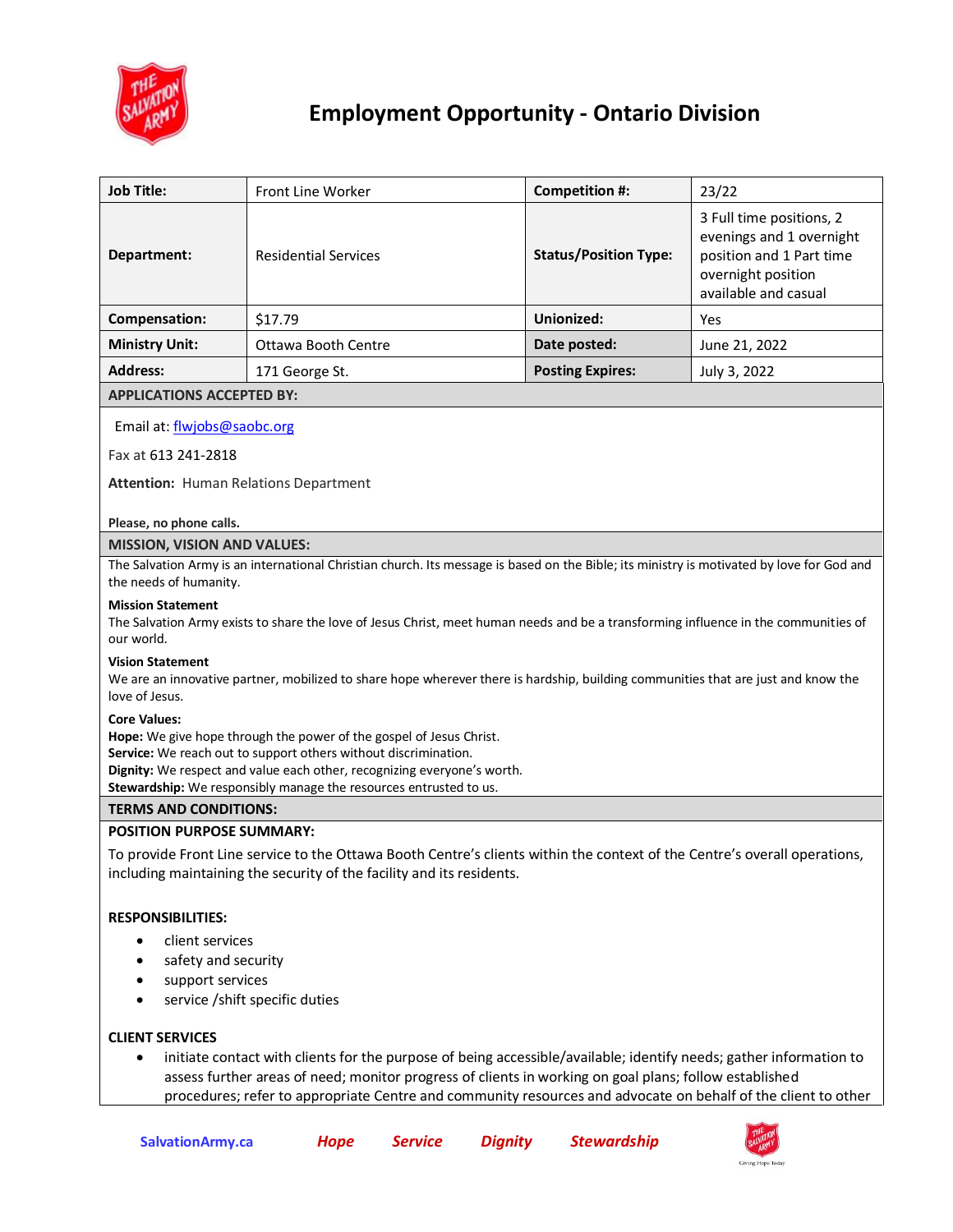

- Centre staff or outside resources, as requested by coordinator
- complete accurate intake and discharge procedures with clients as needed
- provide emergency assistance, as required and appropriate, e.g. meals and clothing
- accept and receive monies, donations, both cash and goods. Donations of only Men's clothing
- attend staff meetings and case conferences and be prepared to offer information regarding clients and service issues

## **SAFETY AND SECURITY**

- implement appropriate emergency procedures as necessary
- maintain radio contact with other residential services. This includes doing battery changes and radio checks as necessary
- ensure that Centre residency guidelines are enforced impartially
- implement consequence measures to sanction inappropriate behavior of clients, in accordance with established policies, procedures and guidelines
- refer clients to Manager of Residential Services or to Front Desk Supervisor for client interviews regarding serious behavioral issues and consequences as necessary (e.g. clients who are denied access
- provide emergency backup to other Centre services/programs
- do rounds and security checks as indicated by Shift Statement of Duties

## **SUPPORT SERVICES**

- maintain such records as required (e.g. incident reports, log notes, and Bulletins in HIFIS program.)
- check facilities on rounds and note maintenance concerns to the Manager of Residential Services
- attend to any housekeeping duties, as indicated by service and shift duty list
- participate in planning and evaluating Centre's services and in any revision of the Centre's services/programs
- attend to duties outlined by program and Shift Statement of Duties

## **Workplace Hazards**

- May deal with angry and abusive clients
- May encounter verbal abuse
- May be required to deal with client overdose and other medical situations

## **EDUCATION AND EXPERIENCE QUALIFICATIONS:**

## **Education, Qualifications and Certifications:**

Relevant post-secondary education in social work or related field

## **Experience and Skilled Knowledge Requirements**

- Minimum 1- 3 years' experience working with hard to serve population with addictions and/or mental health issues. Student placement work may be accepted in lieu of worked experience
- Knowledge of client community
- Knowledge of community resources
- Experience administering Narcan and/or Narcan training a strong asset

## **Skills and Capabilities (examples provided below):**

- Effective communication, both oral and written
- Effective interpersonal skills